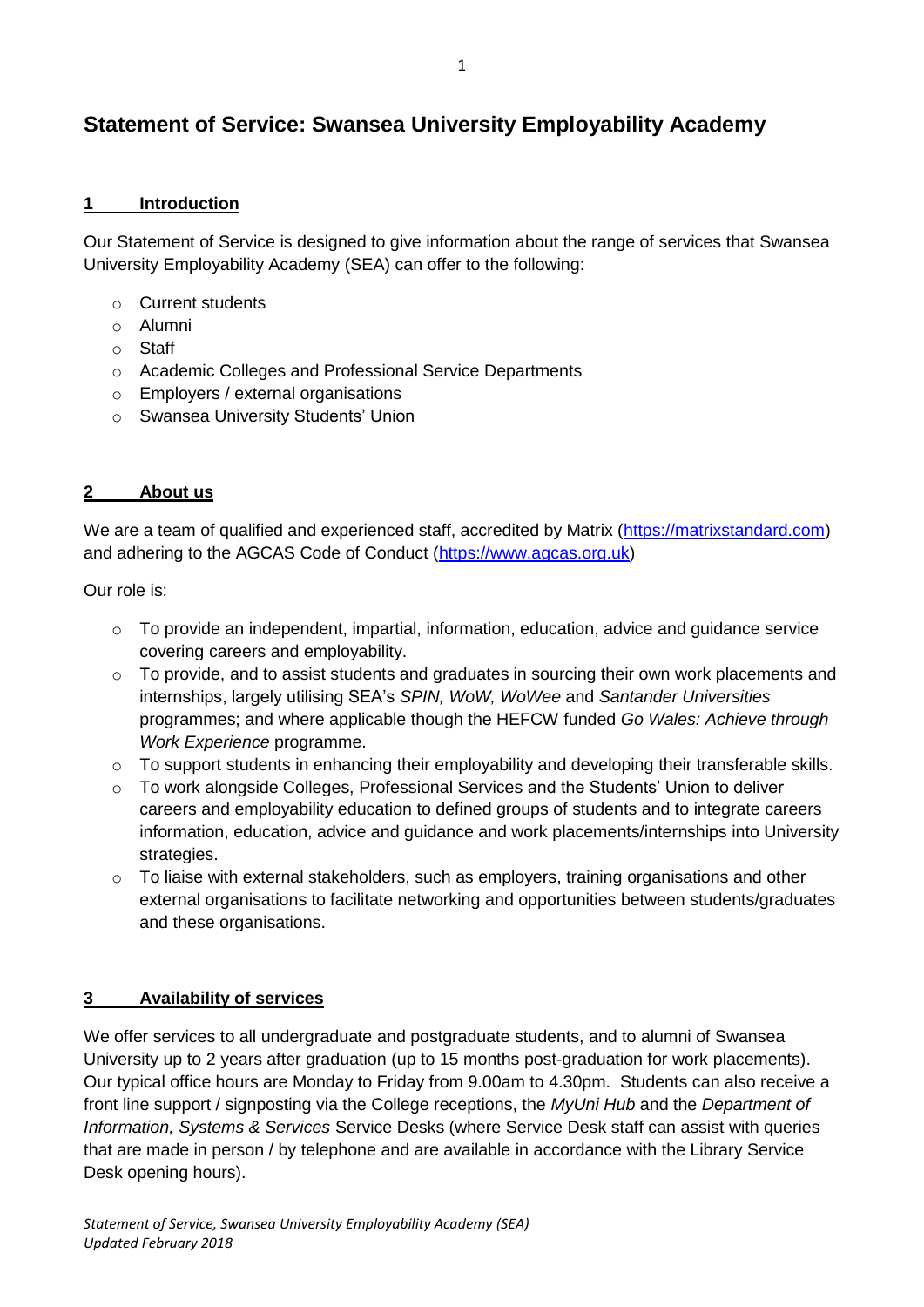#### **4 Services for Students and Graduates**

# *Services for current Swansea University students:*

- $\circ$  Careers guidance interviews half an hour, individual discussions with a qualified Careers Adviser to discuss the following topics (amongst others):
	- o Planning your next steps
	- o Writing and developing your CV
	- o Writing and developing covering letters
	- o Where and how to begin job hunting
	- o Understanding what careers might suit you
	- o Sourcing work experience or internships
	- o Making career decisions
	- o Postgraduate study and funding
	- o Making applications and interview technique
- o Masterclasses to help you develop your employability and career management skills.
- o E-guidance all students registered at Swansea University can send SEA any careers related queries via our E-quidance system. You can expect a reply within five working days.
- o Participation in the Week of Work (*WoW*), Swansea Paid Internship Network (*SPIN*) and *Santander Universities* work placement programmes.
- $\circ$  Our Employment Zone digital Jobs Board, providing opportunities such as graduate jobs, work placements (including SEA's work placement programmes) and part-time jobs for graduates and current students to apply
- o Employability bursaries for students and Student Society employability events
- $\circ$  Employability events 'Meet the Employer', 'Meet the Student' (where you meet useful Swansea University opportunity providers outside of SEA) and other bespoke employer-led events – all students registered at Swansea University can book onto these events, which are managed and promoted by SEA
- o An annual Employability Fair, held every Autumn term
- o A range of resources available on [https://www.swansea.ac.uk/sea/,](https://www.swansea.ac.uk/sea/) <https://myuni.swan.ac.uk/sea/> and Blackboard.
- o Leaflets written by SEA staff, covering a variety of employability-related topics.
- o Regular news updates through our website, blog, Facebook Page and Twitter feed @SwanseaUniSEA
- $\circ$  Psychometric testing access to Profiling for Success, amongst other tools that could be used by employers when selecting graduates.
- o Additional third-party resources provided under licence including interactive career planning tools and videos.
- $\circ$  Advice, information, quidance and support tailored to specific, special interest groups of students, such as postgraduate students and international students, amongst others
- o Bespoke work placement interventions for eligible students as part of the *Go Wales: Achieve through Work Experience* programme (see <https://www.swansea.ac.uk/sea/gowales/> for further information).

# *Services for Swansea University graduates:*

 $\circ$  We offer free advice and quidance to alumni of Swansea University, up to 2 years following graduation.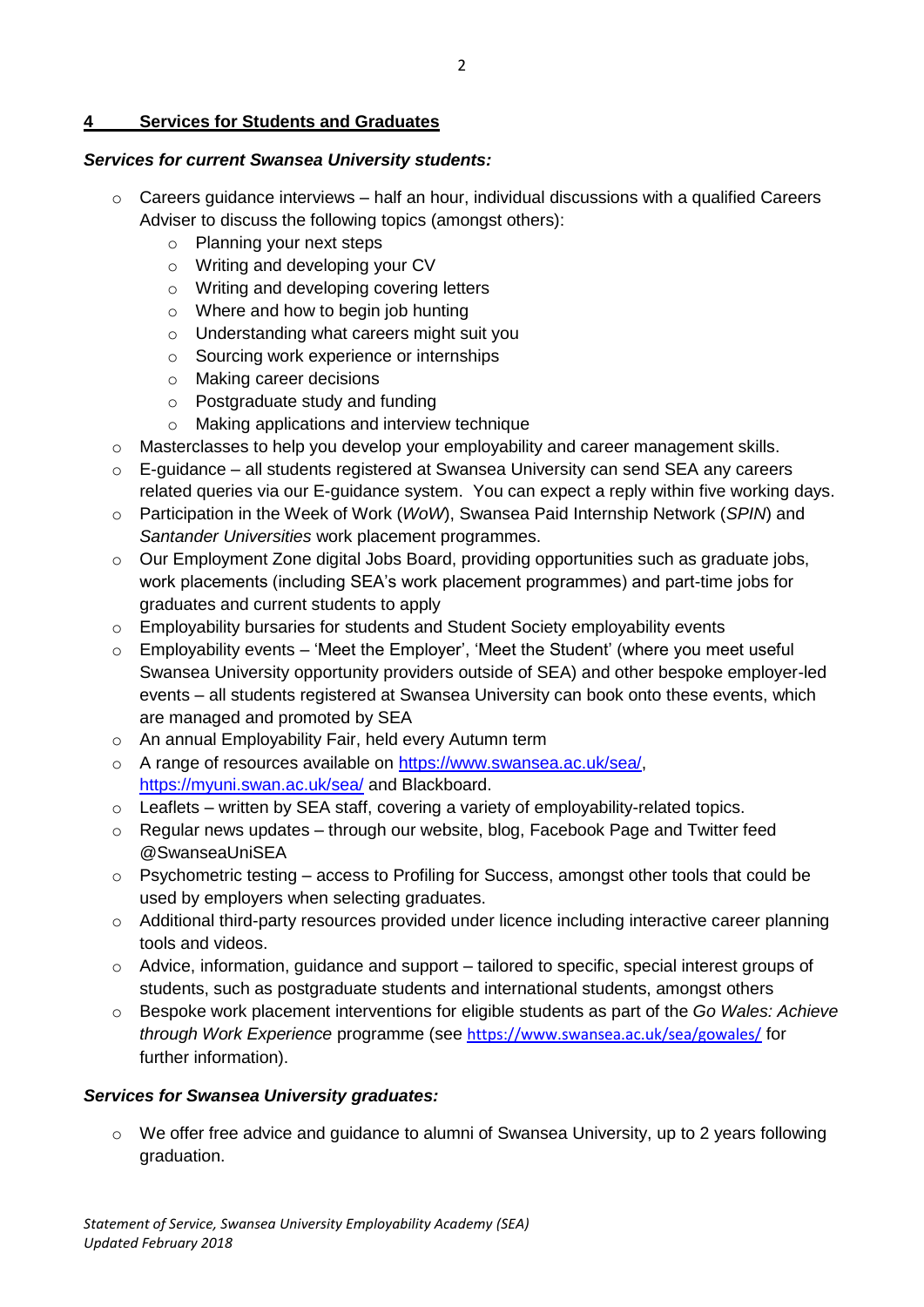- $\circ$  We offer a bookable 40 60 minute session and support via email and telephone. These offers are available during our office hours, although special arrangements can be offered by request.
- o A range of resources are available on our website.
- o Access to SEA's Employment Zone Jobs Board where you can apply for work placements (such as SEA's SPIN and Santander placements), graduate jobs and part-time jobs
- $\circ$  Graduates contacting SEA via email can expect a response within five working days.
- o If you are not a graduate of Swansea University, we suggest you contact your original institution or Careers Wales <https://www.careerswales.com/en/> or the National Careers Service (England) [https://nationalcareersservice.direct.gov.uk/Pages/Home.aspx,](https://nationalcareersservice.direct.gov.uk/Pages/Home.aspx) as appropriate.

## *What Students and graduates can expect from us:*

- o Impartial careers education, information, advice and guidance delivered by qualified Careers Guidance practitioners.
- $\circ$  Confidentiality in all dealings with our staff.
- o A service that adheres to, and is assessed by the Matrix quality standard (<https://matrixstandard.com/>).
- $\circ$  A service that complies with the AGCAS Code of Conduct (<https://www.agcas.org.uk/>)
- o Commitment to equal opportunities (regardless of age, disability, ethnic origin, gender, nationality, religion, sexual orientation or any other protected characteristic) as outlined by the standards that the University adheres to.
- $\circ$  Advance notice if we need to cancel any individual guidance appointments or any presentations on campus.
- o A feedback and complaints procedure.

## *What we expect from students and graduates:*

- $\circ$  To play an active part in your careers guidance interview by preparing in advance, such as bringing a printed copy of your CV / covering letter / application form along to your interview.
- o Notifying the Employability Academy team in advance (by telephone) if you are unable to attend your meeting with a careers adviser.
- o Arrival on time for your meeting with a careers adviser, presentation or third party interview.
- $\circ$  Adherence to responsibilities as outlined in SEA's work placement tripartite agreement
- $\circ$  To treat SEA staff, employers and other stakeholders with respect and consideration, acting as an ambassador for Swansea University.
- o To provide feedback to the SEA, where necessary, to help improve services.

## *Services for discontinuing students:*

- o We offer a service to undergraduate students who, for whatever reason, decide to withdraw from their course of study. However, we may signpost them to other guidance providers more suited to helping them explore non-graduate entry points to career options. Students deciding to withdraw from their course of study are entitled to a service from the SEA team for a period of three months from their formal date of withdrawal from the University.
- o Postgraduate students who have studied an undergraduate degree at Swansea University who decide to withdraw from their studies remain entitled to services for 2 years from their graduation date under 'Services to graduates'. Those postgraduate students who have not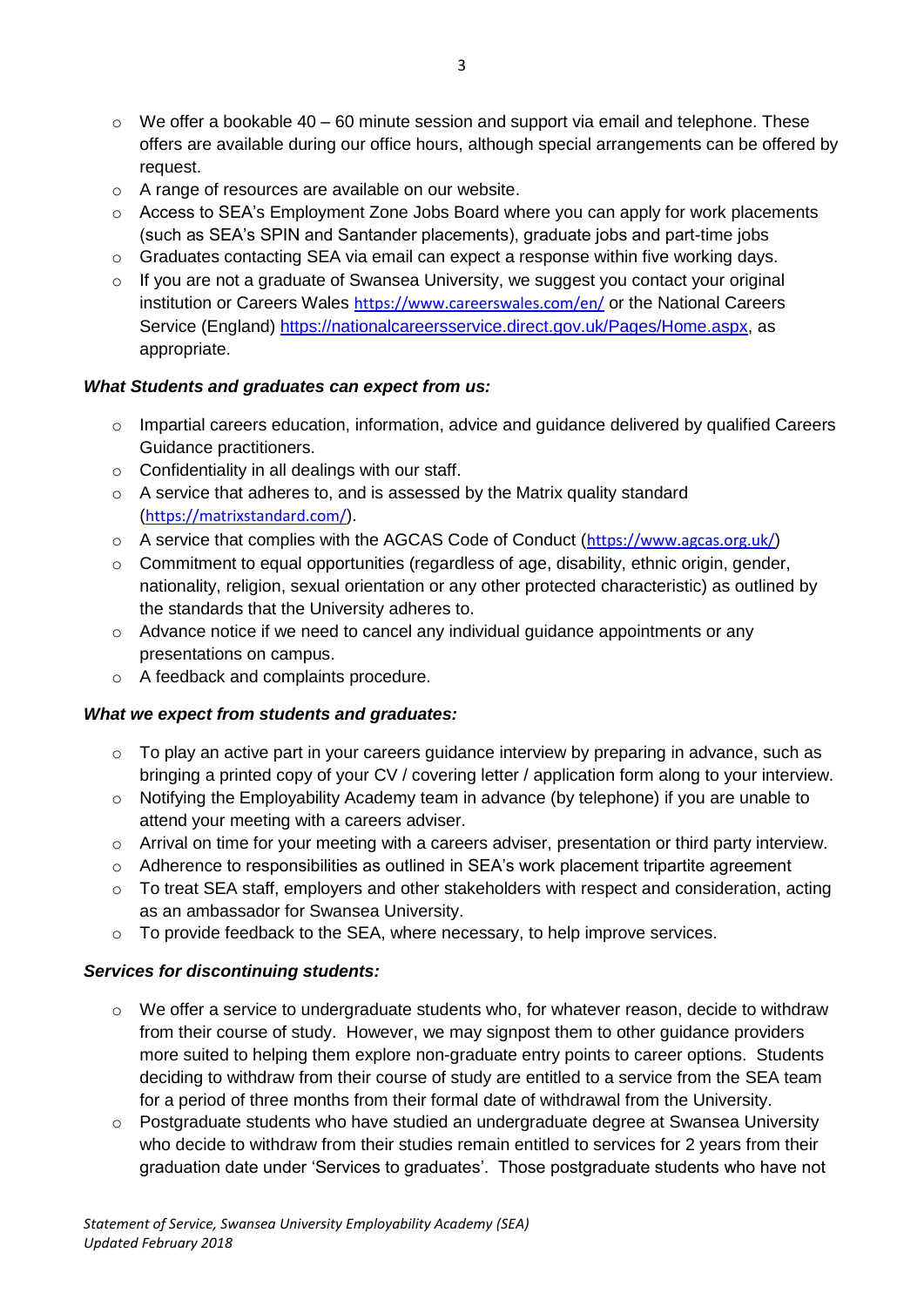studied an undergraduate degree at Swansea University, but decide to withdraw from their studies, are entitled to a service from the SEA team for a period of three months from their formal date of withdrawal from the University.

o Students who owe finances to the University and do not graduate for this reason, are entitled to use SEA services for a period of six months from the date of completion of their course of study. If the debt is not cleared in order for them to graduate during this period, their entitlement to use SEA services lapses.

## **5 Work Placements and Internships**

The University, along with partner organisations, offers a number of work experience and internship opportunities, examples of which are provided below:

- *Joining our programmes:* Applications for *WoW*, *SPIN* and *Santander placements* are invited from all current students and graduates (up to 15 months following graduation), including international students. However, it is the responsibility of the international student to ensure that they are working within the requirements of their visa. More information can be found at [https://www.swansea.ac.uk/international-campuslife/pre-arrival-information/arrival](https://www.swansea.ac.uk/international-campuslife/pre-arrival-information/arrival-and-induction/working-during-studies/)[and-induction/working-during-studies/](https://www.swansea.ac.uk/international-campuslife/pre-arrival-information/arrival-and-induction/working-during-studies/) . Applications are made via SEA's Employment Zone Jobs Board.
- All work placements and internships advertised on Employment Zone are graduate-level and take place within highly varied industries and occupations, relevant to the student's/graduate's career choice.
- ★ Part-time jobs are also offered via the Employment Zone Jobs Board.

## *Week of Work (WoW) Programme*

 WoW is an unpaid work experience taster programme, normally lasting 35 hours (although shorter WOWs can be undertaken, referred to as Mini-WoWs) available to current students and graduates, which allows participants to shadow and gain experience in their chosen area. Students who participate in WoW have the opportunity to claim a bursary to assist with reasonable employability expenses.

## *Swansea Paid Internship Network (SPIN)*

- SPIN is an internship opportunity available to current students and graduates. Participants can be placed over the summer vacation period, usually June to mid-September, or parttime during term. SPIN allows participants the opportunity to undertake a four-week paid internship where they will be working on a project or range of projects determined by the employer. Employers pay a salary similar to the Real Living Wage. After the initial application process students are typically interviewed by the organisation on their own premises or at an agreed base in Swansea University.
- International SPIN placements are now offered within summer months. These are delivered in association with Swansea University's International Development Office (IDO) and either a Swansea University College or approved third party international placement provider e.g. CRCC Asia or InternChina. Placements vary considerably in terms of location, role, salary etc.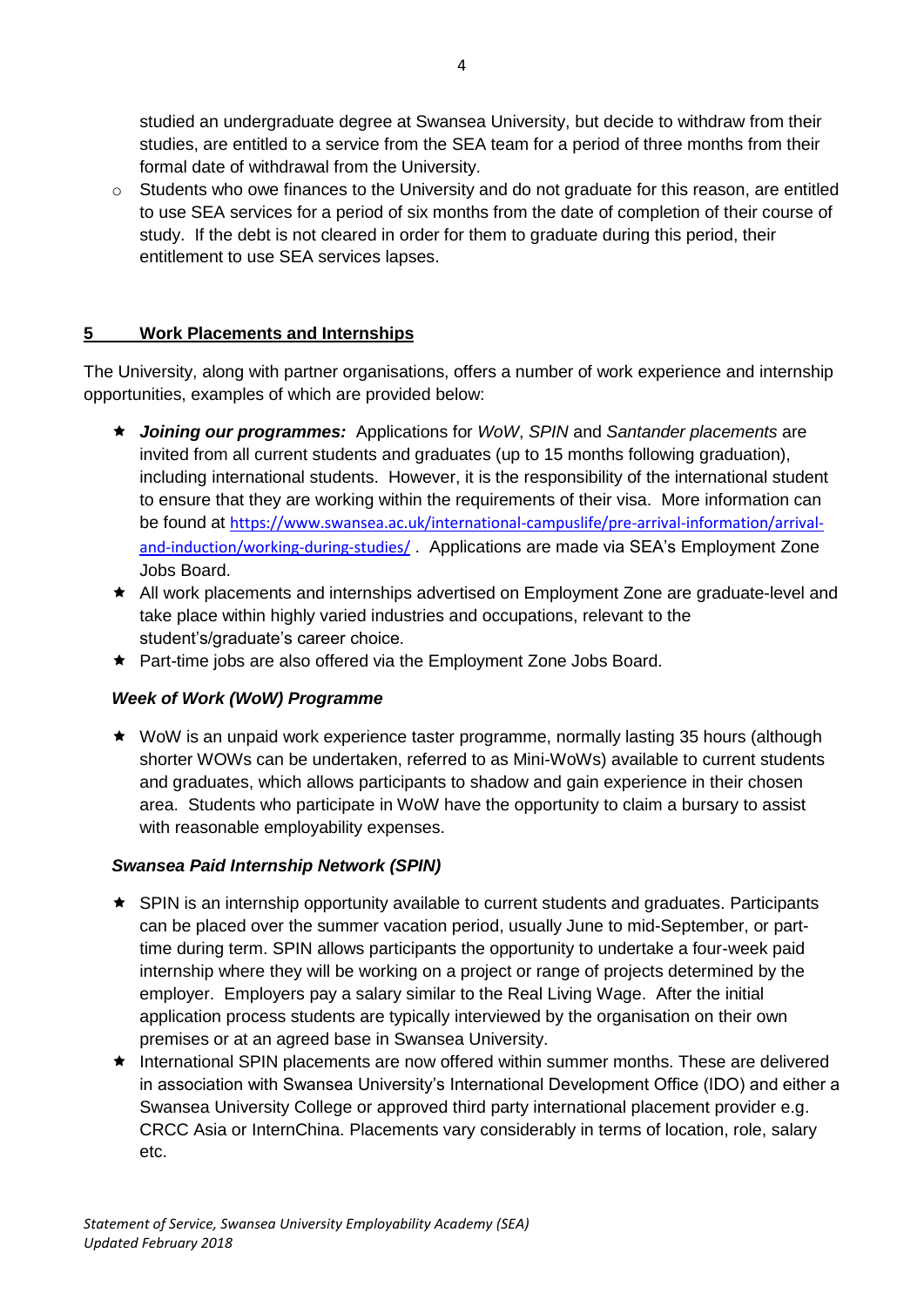## *Santander Universities Small / Medium Enterprises (SME) Internship Programme*

 This programme provides graduate-level work placements ranging from one to ten weeks to Swansea University students and graduates within SMEs and social enterprises. Placements can be full-time or part-time, are all graduate-level, pay a salary similar to the Real Living Wage and take place within varying industries.

**For further work placement information, please visit: [https://myuni.swan.ac.uk/work](https://myuni.swan.ac.uk/work-placements/)[placements/](https://myuni.swan.ac.uk/work-placements/) or email: [EmploymentZone@swansea.ac.uk](mailto:EmploymentZone@swansea.ac.uk)**

## **6 Services for Swansea University Academic Colleges and Professional Departments**

SEA collaborates with all academic colleges and professional departments within the University. The range of services offered by the SEA team is designed to support and develop students' employability and lifelong learning.

## *Colleagues can expect from us:*

- A designated careers adviser, SEA Work Placement Specialist, and Go Wales officer linked to each College, Academy and Professional Service.
- ★ An annual 'Service Level' review and planning meeting.
- Support and collaboration in embedding employability and career planning sessions (whether optional or credit bearing).
- Support and collaboration in offering placements within your department to Swansea students and graduates.
- An impartial service that is open and offers equal treatment to all Colleges in the provision of Careers & Employability activities and events.

## *What we expect from colleagues using our services:*

- $\star$  Support for the designated SEA team links.
- ★ Promotion and encouragement to students to engage with the full range of services provided by SEA.
- **★** Feedback from you and your students on the services provided by the SEA team and suggestions for service improvement.

# **7 Services for Employers**

Members of the SEA team actively engage with organisations and businesses to benefit our students, graduates and colleagues across the University.

## *Employers can expect from us:*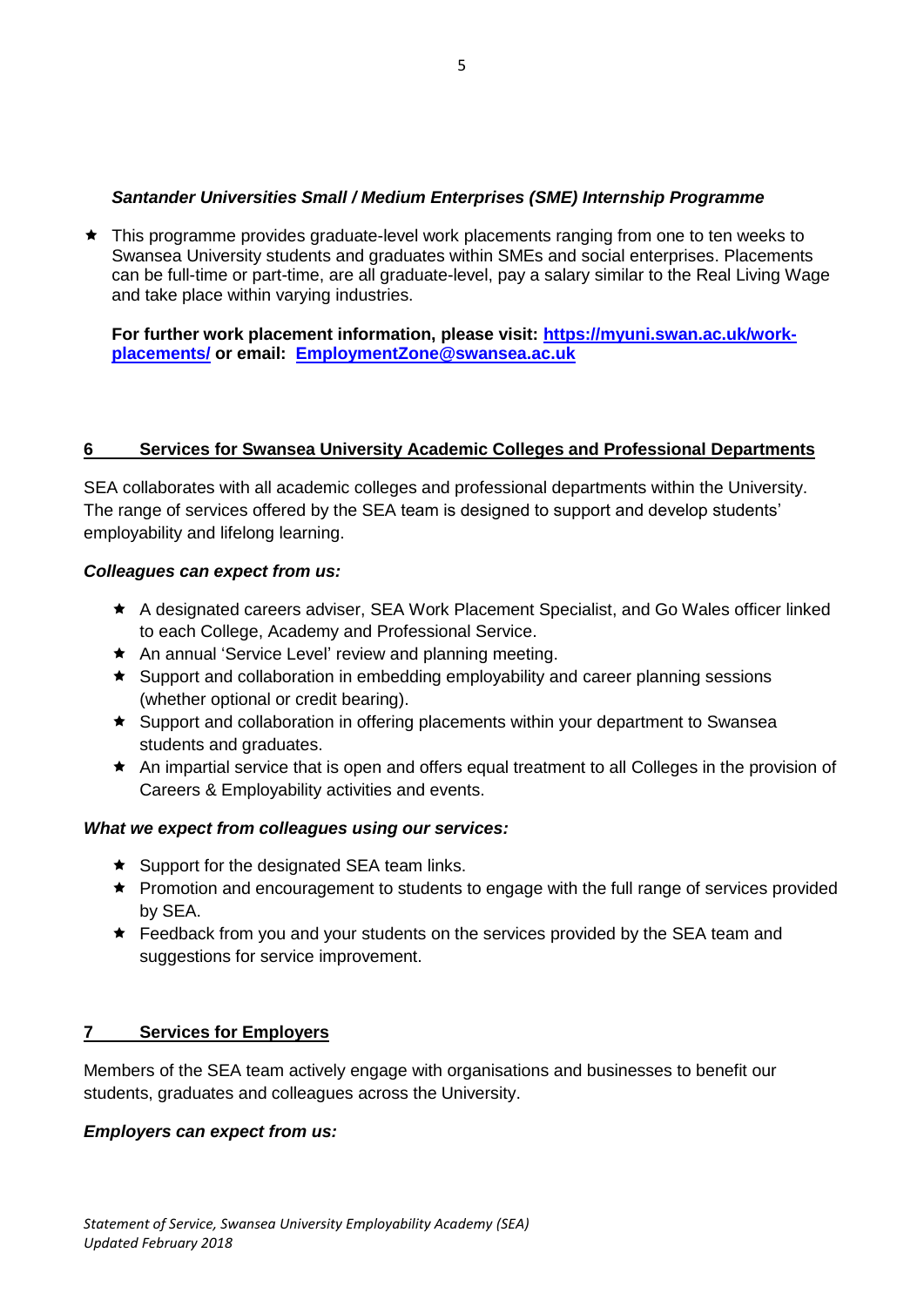- Participation within all SEA work placement programmes accompanied with professional account management.
- A free, professional, online, self-managing, vacancy service offering access to students and graduates across a wide range of degree disciplines.
- An annual Employability Fair, providing a forum to bring students and employers together.
- ★ Facilities for networking and bespoke employability events with students on campus with associated free publicity.
- ★ The opportunity to liaise with SEA staff via informal or formal pre-arranged meetings.

## *What we expect from employers:*

- Support, where necessary, for the designated SEA Specialist regarding all aspects of SEA's work placement programmes, as well as adherence to clauses within all associated contracts
- \* To submit and be responsible for the management of their vacancies on our system. Full instructions on how to upload vacancies can be found here: <https://www.swansea.ac.uk/employmentzone/>.
- ★ To liaise in advance with our Employer Projects Co-ordinator if they would like to attend our Employability Fair or an employability event.
- ★ To provide payment for attendance at our annual Employability Fair.
- $\star$  To provide notice of events, and any changes or cancellations of these visits.
- ★ To comply with all current UK employment legislation.

# **8 Services for Students' Union**

The SEA team works in partnership with the Students' Union to promote and develop employability activities across campus to all students.

# *Students Union can expect from us:*

- Access to the SEA team to suggest, discuss and plan employability events and placements of benefit to the wider student population.
- Advance notice of forthcoming SEA led events.
- Financial support for student society employability events through our 'Societies Employability Grant'.
- $\star$  Independent, impartial and professional careers advice, information and guidance to designated full-time Students' Union Officers.

# *What we expect from the Students Union:*

- ★ Promotion of all SEA events and services to the wider student population, including the annual Employability Fair, employer events and Masterclasses.
- ★ Collaboration in the planning SEA events and services.

# **9 Suggestions and complaints**